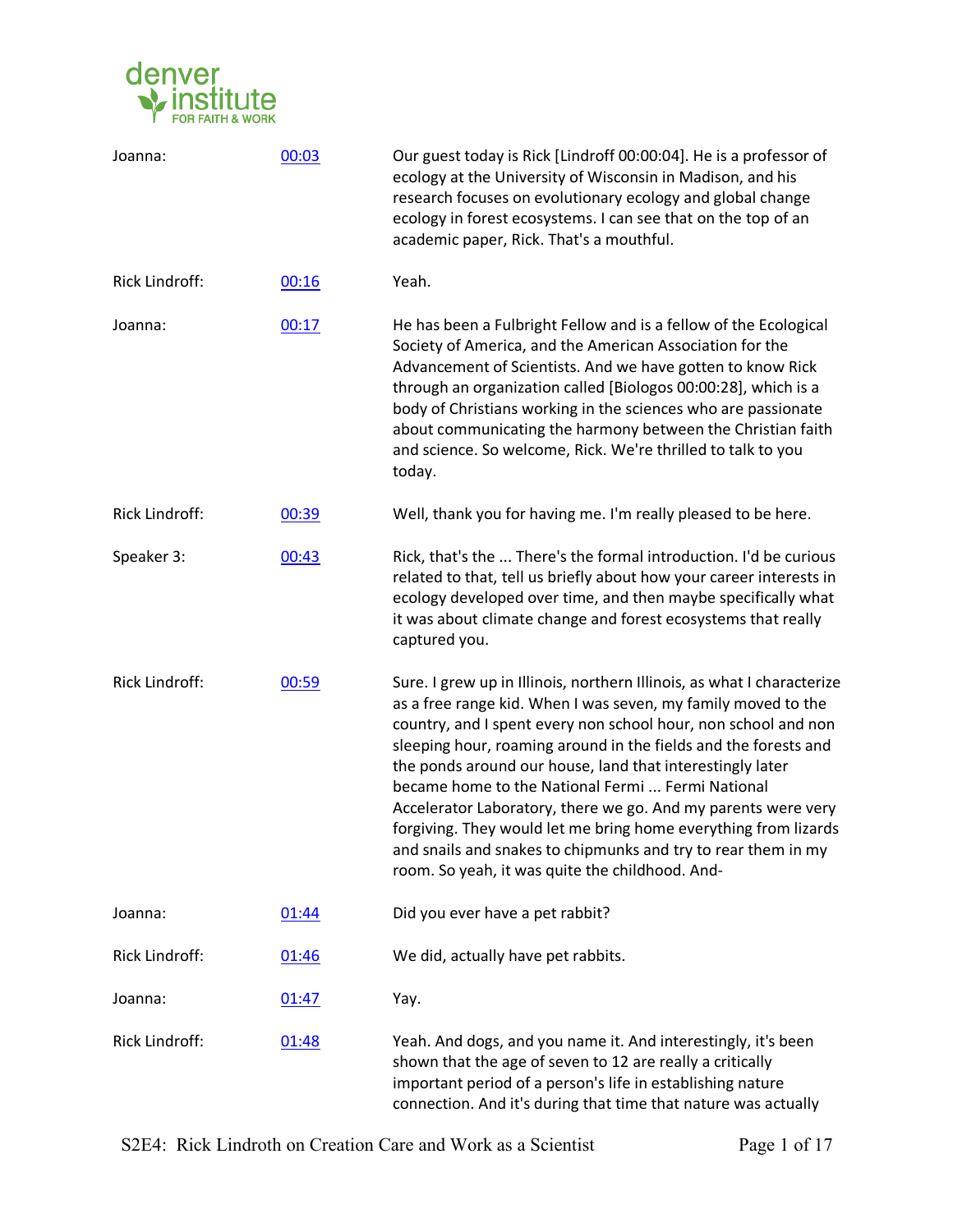

|                       |       | imprinted on my heart and on my soul. So I knew from the time<br>that I was seven that I wanted to be a biologist. I went to lowa<br>State University and studied wildlife biology as an<br>undergraduate, and there I learned I was actually more<br>interested in the science of ecology. So I pursued that with a<br>PhD at the University of Illinois, moved from there to the<br>University of Wisconsin, where I've been my entire career.                                                                                                                       |
|-----------------------|-------|------------------------------------------------------------------------------------------------------------------------------------------------------------------------------------------------------------------------------------------------------------------------------------------------------------------------------------------------------------------------------------------------------------------------------------------------------------------------------------------------------------------------------------------------------------------------|
| Rick Lindroff:        | 02:33 | I love being in forests and forest ecosystems, so yeah, chose to<br>work in them. And it was initially, I'd say the early 1990s, that I<br>started studying the affects of atmospheric change, such as<br>enriched CO2 or high levels of ozone, as well as climate change<br>on ecological interactions. And from that my interest has<br>expanded, certainly as the severity of the climate change<br>problem has grown, to include some of the human dimensions<br>as well.                                                                                          |
| <b>Rick Lindroff:</b> | 03:04 | I should say I'm not a scholar, I'm not an academic on the<br>human dimensions of climate change, but I've studied it pretty<br>extensively and have spoken in a number of places about that.                                                                                                                                                                                                                                                                                                                                                                          |
| Joanna:               | 03:15 | Rick, one of the questions we ask almost anyone who comes<br>through the doors of Denver Institute is how their faith informs<br>your work, and I would love for you to answer that question for<br>us, but I'd also like to know how did you work and form your<br>faith?                                                                                                                                                                                                                                                                                             |
| <b>Rick Lindroff:</b> | 03:27 | Okay, sure. Yeah, it's pretty common, as a Christian working in<br>the area of science, that people want to know how does my<br>Christianity inform my science. And my first response is that in<br>most ways, or in many ways at least, it doesn't. My approach to<br>doing science is the same as non religious people. So I read the<br>literature, I develop hypotheses, I write grant proposals, try to<br>get people to fund my research, I design and conduct<br>experiments, analyze results, publish them, attend scientific<br>conferences, and then repeat. |
| Rick Lindroff:        | 04:07 | That is the same as my colleagues, but I think what my Christian<br>perspective helps me to bring to my science is things such as an<br>attitude of awe and wonder. Understanding God as creator and<br>sustainer enhances the awe and wonder of science. I really like<br>Psalm 111 verse 2, which says that God  That great are the<br>works of the lord, they are pondered, that is sought out by, all<br>who delight in them. I really see that as integral to the work I do<br>as a scientist.                                                                    |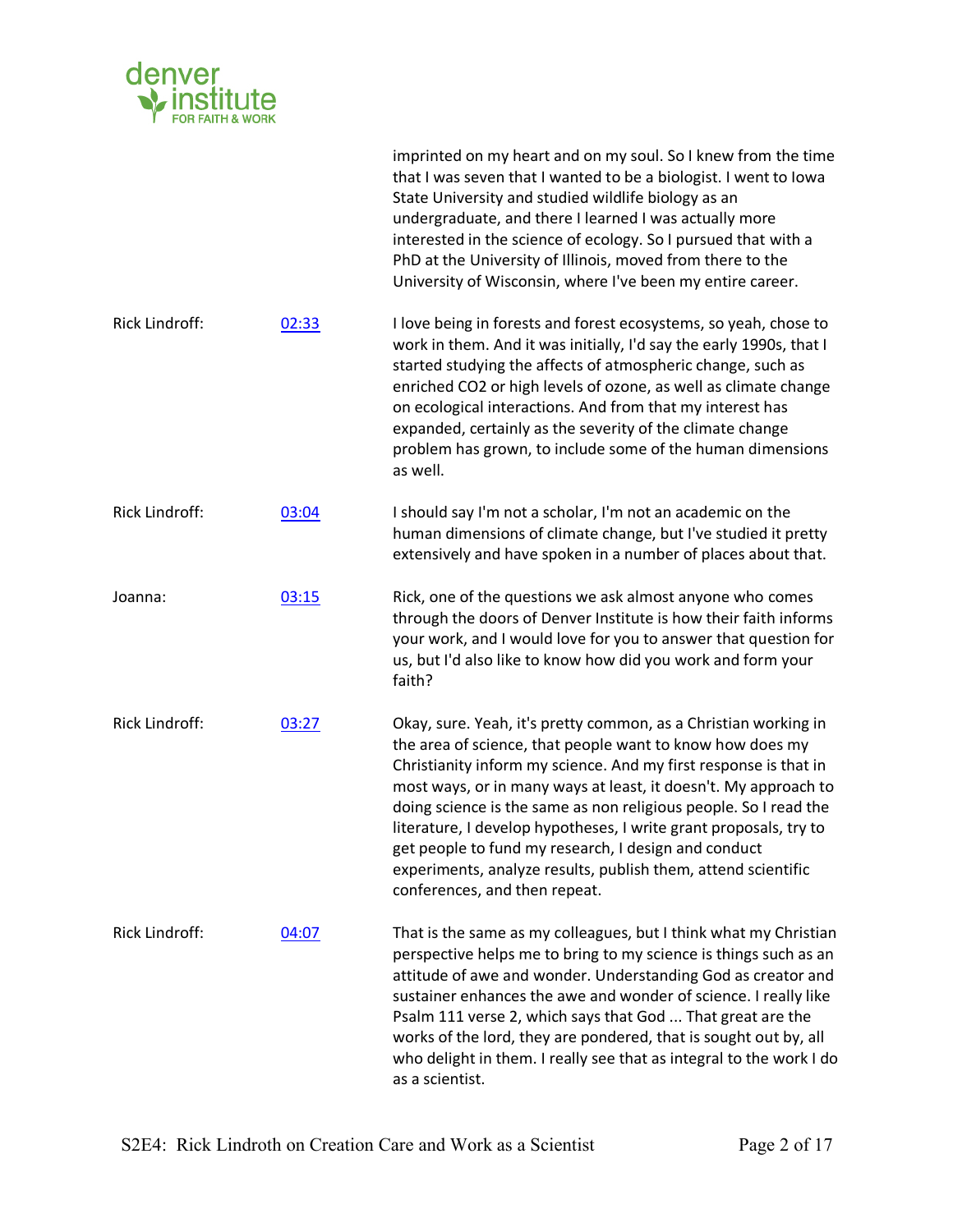

| <b>Rick Lindroff:</b> | 04:42 | Also my faith means that my research group is values driven.<br>We're very intentional about a shared set of values. We post<br>them on our website. We recruit people to join our group who<br>can make those values their own. And those values are things<br>such as integrity, wonder, community, and communication.                                                                                                                                                                                                                                                                                    |
|-----------------------|-------|-------------------------------------------------------------------------------------------------------------------------------------------------------------------------------------------------------------------------------------------------------------------------------------------------------------------------------------------------------------------------------------------------------------------------------------------------------------------------------------------------------------------------------------------------------------------------------------------------------------|
| Rick Lindroff:        | 05:04 | Another thing that my faith does is it helps me to develop<br>emotional intelligence. Science is fundamentally a human<br>endeavor, and working successfully with people, whether<br>they're students, technicians, collaborators, other faculty,<br>requires some level of emotional intelligence. And because of<br>my faith perspectives, I feel more compelled to value people<br>than I would without that faith perspective, and I've made<br>intentional efforts over the years to understand who I am as a<br>person and what drives me and how I can better connect with<br>and understand people. |
| Speaker 3:            | 05:42 | I love that.                                                                                                                                                                                                                                                                                                                                                                                                                                                                                                                                                                                                |
| <b>Rick Lindroff:</b> | 05:42 | And then  Those are a few things. Maybe the last thing is that<br>my faith is a really good guard against my own fallen and<br>corrupt nature. With the possible exception of my wife, nobody<br>really knows how fundamentally flawed a person I am. And I'm<br>in a career, unfortunately, that really glorifies personal<br>achievement. So every day I struggle with idolatry of career,<br>with pride, with excessive ambition, fear of failure. And my faith<br>perspectives help alert me to those realities and provide<br>needed checks for my soul.                                               |
| <b>Rick Lindroff:</b> | 06:21 | Those are some ways that my faith influences my science.                                                                                                                                                                                                                                                                                                                                                                                                                                                                                                                                                    |
| <b>Rick Lindroff:</b> | 06:25 | And then, you asked for the flip side, right?                                                                                                                                                                                                                                                                                                                                                                                                                                                                                                                                                               |
| Joanna:               | 06:27 | Yeah.                                                                                                                                                                                                                                                                                                                                                                                                                                                                                                                                                                                                       |
| Rick Lindroff:        | 06:28 | That's interesting, because rarely do people ask about how does<br>my science influence my faith. I guess they just don't think that<br>it possibly could. But I think it does in many ways, and I've said<br>before, I think that I'm a better scientist because I'm a Christian,<br>but I equally am a better Christian because I'm a scientist. And<br>I'll touch on two reasons why.                                                                                                                                                                                                                    |
| <b>Rick Lindroff:</b> | 06:51 | The first I would say is a commitment to truth. The very same<br>commitment to pursuing truth that directs my work as a<br>scientist I think really enriches my life as a Christian. No matter<br>the consequences for various cherished ideas, and no matter                                                                                                                                                                                                                                                                                                                                               |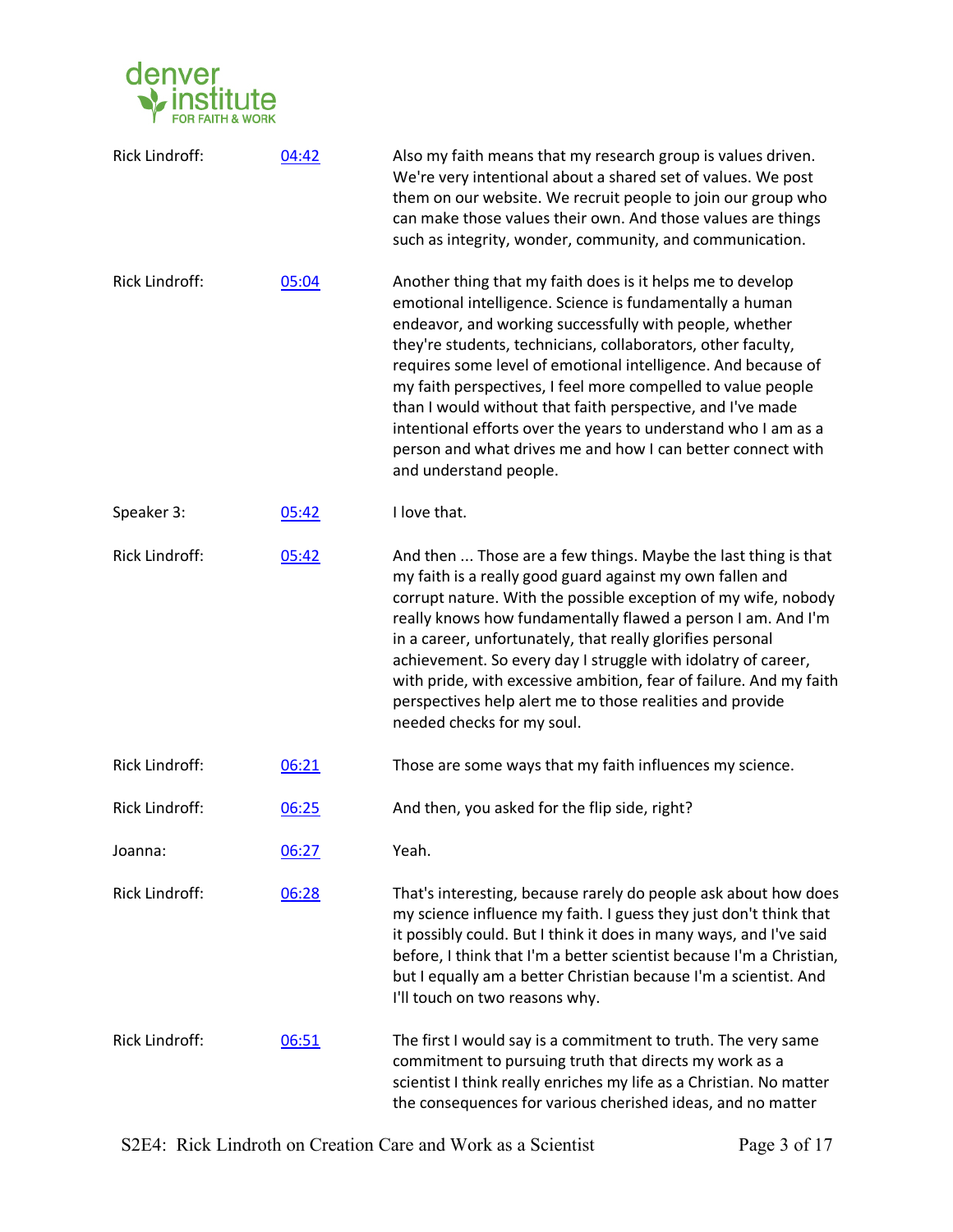

|                       |       | where the truth leads, I try to follow that. And I take some<br>comfort in the reality that although I really like simple and<br>direct answers, the truth is typically not simple and it's rarely<br>direct. So that's helpful.                                                                                                                                                                                                                                                                                                                 |
|-----------------------|-------|--------------------------------------------------------------------------------------------------------------------------------------------------------------------------------------------------------------------------------------------------------------------------------------------------------------------------------------------------------------------------------------------------------------------------------------------------------------------------------------------------------------------------------------------------|
| Rick Lindroff:        | 07:26 | The second thing is this attitude of humility. Humility derives in<br>part I think from a proper perspective of oneself in the context<br>of greater things. And one surefire way to develop it is to bump<br>up, day after day, against the limits of what I know or of what<br>anybody knows. So humility helps me to embrace rather than<br>reject mystery.                                                                                                                                                                                   |
| <b>Rick Lindroff:</b> | 07:55 | There you go. A couple of thoughts on how my scientific<br>perspectives influence, and I think enrich my faith.                                                                                                                                                                                                                                                                                                                                                                                                                                  |
| Joanna:               | 08:01 | That's so cool.                                                                                                                                                                                                                                                                                                                                                                                                                                                                                                                                  |
| Speaker 3:            | 08:03 | Yeah, I appreciate your reflections, Rick. There's a real<br>groundedness to that, and I think that there's  I was a biology<br>major undergrad and got my master's in exercise physiology,<br>and I think in a similar way, growing in comfort with how much I<br>don't know in those pursuits was really, really good for me in<br>my faith. I grew up in a tradition that was knowledge equals<br>maturity, to be quite frank.                                                                                                                |
| Rick Lindroff:        | 08:31 | Right, right.                                                                                                                                                                                                                                                                                                                                                                                                                                                                                                                                    |
| Speaker 3:            | 08:32 | So science was really informative for me, in we don't know<br>everything, we're consistently learning, and that brought just<br>plenty of freedom to me in my faith journey over the years,<br>especially my later 20s.                                                                                                                                                                                                                                                                                                                          |
| Rick Lindroff:        | 08:43 | Yeah. I agree with that. One other thought along those lines is<br>that I think this attitude of humility and pursuing truth helps me<br>with some considerable levels of cognitive dissonance I have at<br>times. In other words, those attitudes help me to hold in my<br>head multiple conflicting views without demanding resolution.<br>And so I can have these things floating around in my head, and I<br>don't know which one is right or which one is true, but I am not<br>demanding that they resolve so that I can feel comfortable. |
| Joanna:               | 09:17 | Yeah. That's powerful, Rick, because I think in the Christian<br>community at times, we've had a very fearful interaction with<br>science because we are afraid that doubt or areas of<br>uncertainty will somehow threaten some of the core<br>foundational concepts of Christianity, and I don't think that has                                                                                                                                                                                                                                |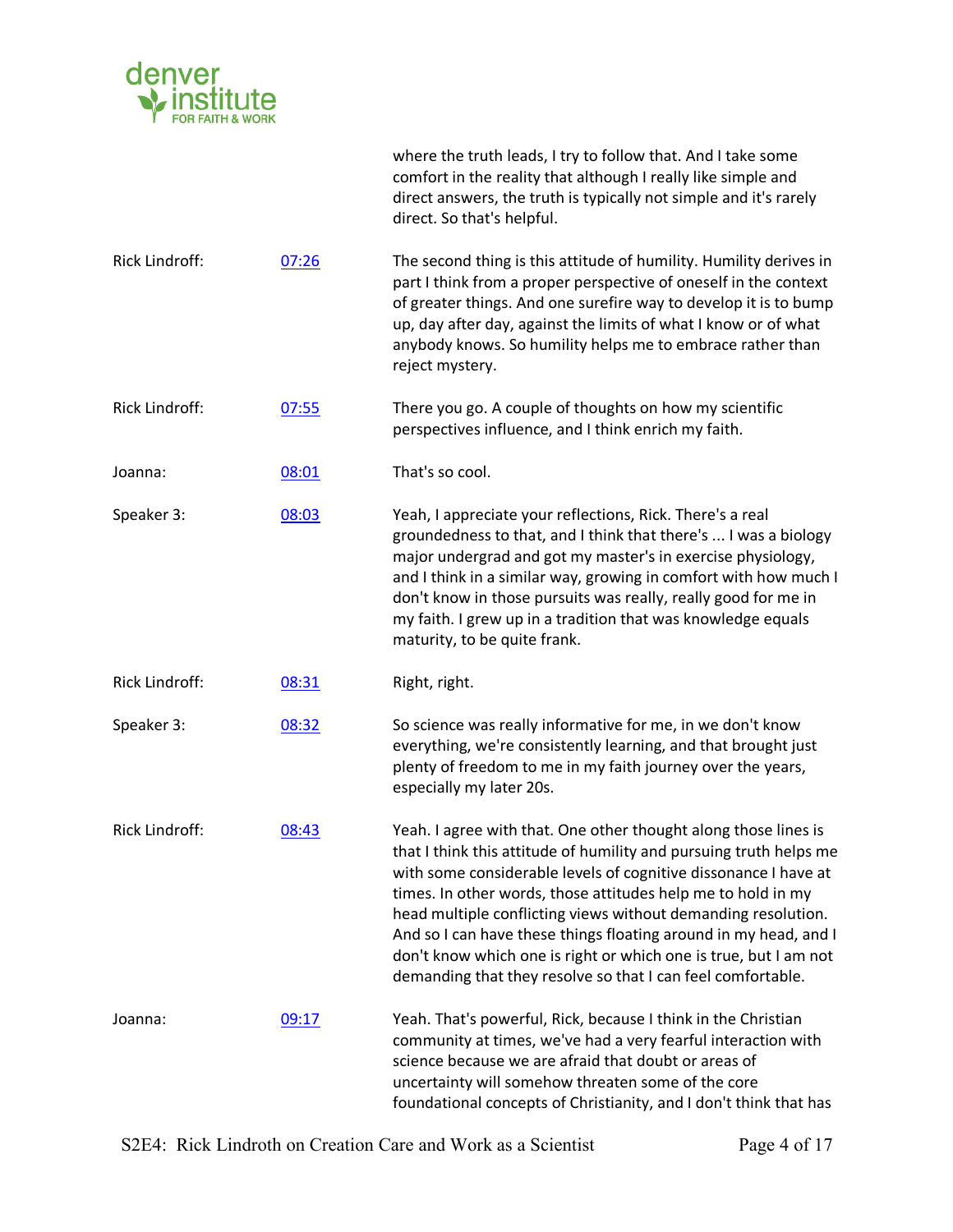

|                       |       | members of the Biologos community, I sense that you guys have<br>an unwavering commitment to Christ, to the role of scripture in<br>your lives, and growing with God, serving him. But you also are<br>able to engage some of the most controversial scientific<br>principles of the day. Just like you said, because you're okay<br>with a little bit of cognitive dissonance.                                                                                                                                                                                                                                                                                                                                                                                                            |
|-----------------------|-------|--------------------------------------------------------------------------------------------------------------------------------------------------------------------------------------------------------------------------------------------------------------------------------------------------------------------------------------------------------------------------------------------------------------------------------------------------------------------------------------------------------------------------------------------------------------------------------------------------------------------------------------------------------------------------------------------------------------------------------------------------------------------------------------------|
| Rick Lindroff:        | 09:54 | Mm-hmm (affirmative). Mm-hmm (affirmative). That's correct.                                                                                                                                                                                                                                                                                                                                                                                                                                                                                                                                                                                                                                                                                                                                |
| Speaker 3:            | 09:56 | Yeah Rick, let's lean in a little bit to something that is, at least,<br>really known and personal to us that overlaps with some of your<br>passions and research. We're recording this from Colorado<br>today. But I think I could point to something that other people<br>may have seen in other places. We're really well known for<br>beautiful, huge stands of aspen forests. And there is, people<br>travel to and through our state just for the changing of the<br>aspen leaves every fall, and just the changing of the leaves, the<br>biology behind that is entirely fascinating to me. But I'm really<br>curious if you could offer some reflections in terms of the<br>importance of aspen groves, and how climate change is<br>potentially impacting them in our ecosystems. |
| <b>Rick Lindroff:</b> | 10:42 | Sure, yeah. I will say aspen is my favorite tree species, and I've<br>used it in my research for like 30 years. It's really a tremendous<br>species in many ways. It's the most widely distributed tree<br>species in North America. And some of those clones that you're<br>speaking of out west are considered to be thousands, maybe<br>even close to 10,000 years old. So it's really a very remarkable<br>species in many ways.                                                                                                                                                                                                                                                                                                                                                       |
| Rick Lindroff:        | 11:13 | But unfortunately, we know that in the inter mountain west and<br>western United States it's also in pretty significant decline in<br>many areas. And that's a consequence of multiple things. But<br>there's this phenomenon known as a general die back which has<br>been occurring for decades. And a number of studies points to<br>the cause being over browsing by large ungulate things like<br>cattle, sheep, deer, and elk.                                                                                                                                                                                                                                                                                                                                                       |
| <b>Rick Lindroff:</b> | 11:50 | In many areas throughout the west, aspen, which regenerates<br>by sending up suckers from its shoots, and rarely, but<br>occasionally, by seeding events, it just keeps getting browsed or<br>eaten into oblivion, and then the older ramets, or the older<br>trees, get older and older and older, and eventually they die of<br>old age, and they don't have younger trees to replace them.<br>And that's why you see throughout western Colorado, and I've                                                                                                                                                                                                                                                                                                                              |

to be the case. As I've interacted with you and with other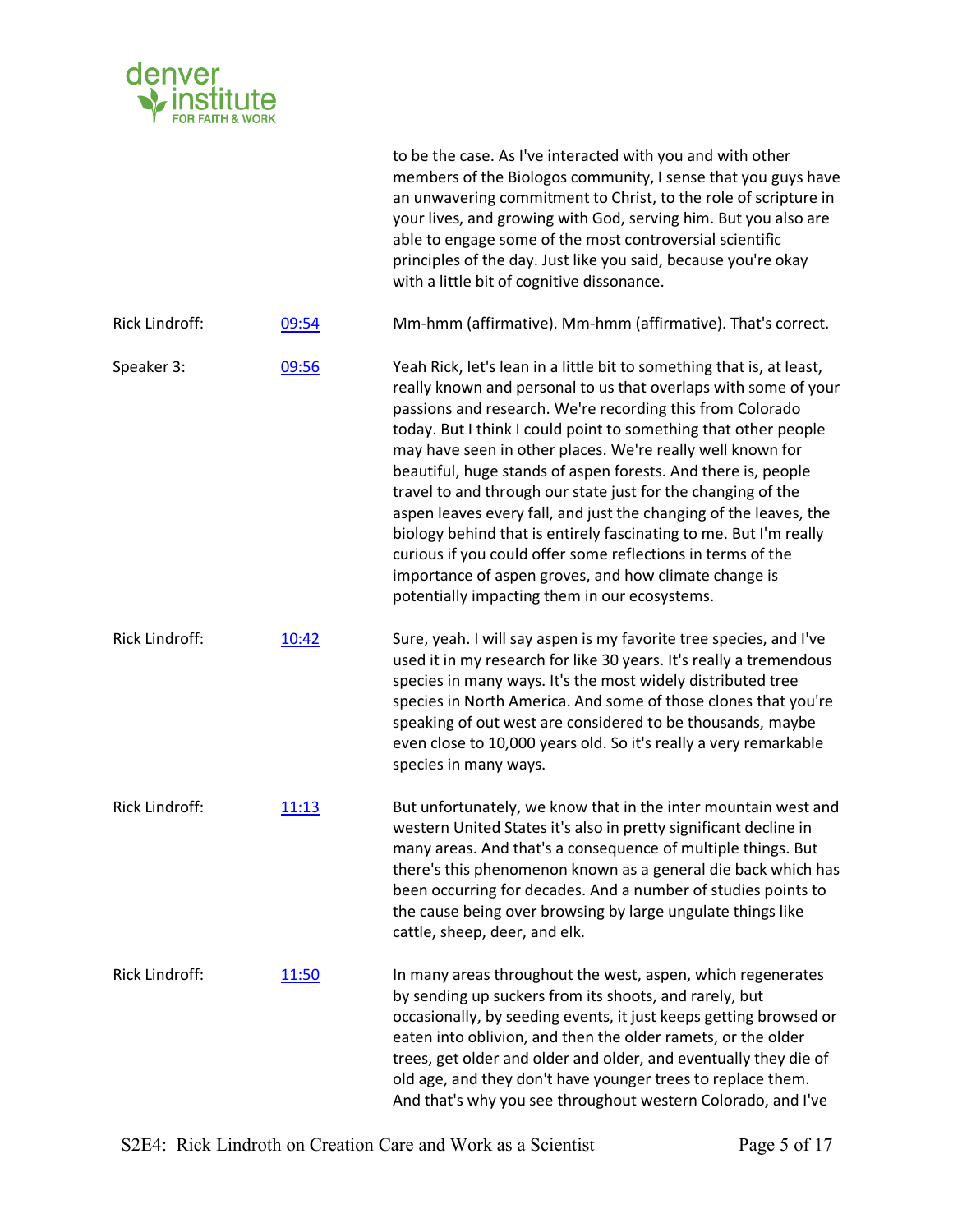

aspen that are decrepit, their trees are falling down, and there's nothing [inaudible 00:12:26]. Rick Lindroff: 12:25 That's a consequence largely of too much browsing by large browsing mammals. But starting in probably the '90s and certainly in the early 2000s, we started seeing another phenomenon where apparently healthy aspen groves or stands would go from healthy to dead in a period of just a few years. And that phenomenon was christened SAD, or Sudden Aspen Decline. Speaker 3: 12:57 Someone was creative there. Rick Lindroff: 12:59 Yeah, right. And it is sad. Speaker 3: 13:01 It is. Joanna: 13:01 It is. Rick Lindroff: 13:02 It's very sad. And the causes of this decline have now been identified to be the long, extensive, and serious drought, hit much of the west, especially Colorado, Utah, and areas like that, from the early 2000 aughts to the later 2000, seven, eight, nine, 10. And that was coupled then with a loss of resistance in those trees to pest attacks and the emergence of an entirely new pest problem vectored by beetles that, very similar to what they do with pine trees, will burrow into the bark and wood of aspen, and they bring in a fungus that then clogs up the vassal transport system and the trees will die. Rick Lindroff: 13:47 That's a much more recent problem and has certainly been exacerbated by climate change, because of the drought conditions. Speaker 3: 13:57 You had alluded to the, particularly the bark beetle, and if you were driving in the hills and mountains here in Colorado, you would see particularly in pine, lodge pole pine, spruce trees, you can see the very obvious look of what's beetle kill. It is this maroon, still standing trees that are maroon, very dead, and branches ... Now it makes gorgeous blue gray furniture after ... We developed quite a cottage industry. Rick Lindroff: 14:28 Yeah, I'm sure.

traveled pretty extensively through there, occasionally groves of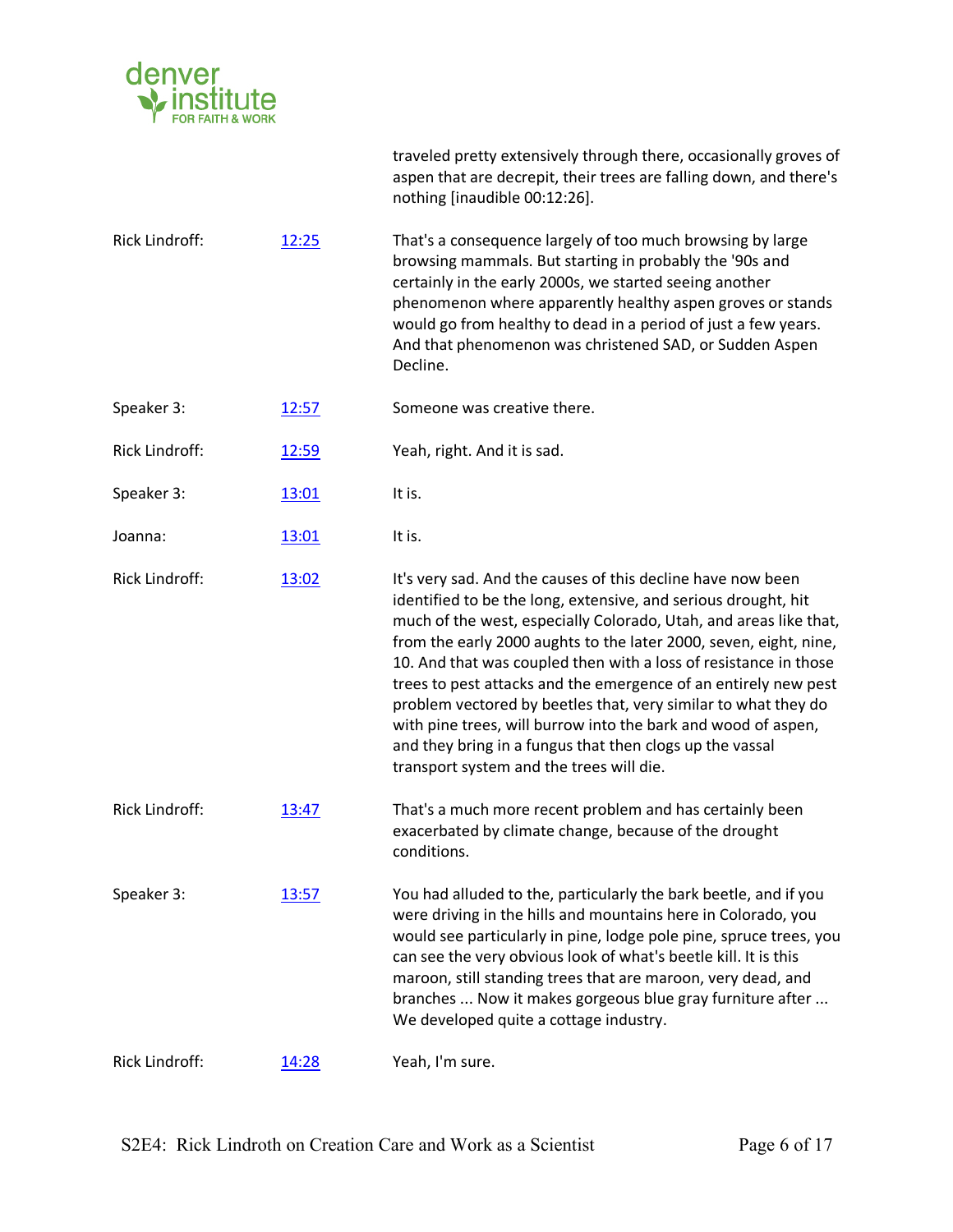

| Joanna:               | 14:29 | It's a style statement that we've turned out of our ecological<br>problems.                                                                                                                                                                                                                                                                                                                                                                                                                                                                                                               |
|-----------------------|-------|-------------------------------------------------------------------------------------------------------------------------------------------------------------------------------------------------------------------------------------------------------------------------------------------------------------------------------------------------------------------------------------------------------------------------------------------------------------------------------------------------------------------------------------------------------------------------------------------|
| Speaker 3:            | 14:31 | So sadly, maybe there's so me beauty coming out of the<br>degradation. But nonetheless, there's a lot of states that are<br>experiencing bark beetle infestations of trees. Relate that<br>particularly, just briefly, how does that work with regard to<br>increasing temperatures, or climate change over time?                                                                                                                                                                                                                                                                         |
| Rick Lindroff:        | 14:49 | Right, yeah. I'm familiar with what you're talking about. I have<br>several relatives who live in Colorado, and it makes my heart<br>sink when I see that. First of all, we have to realize that bark<br>beetles and pine trees have always had this conflict going. So<br>this is nothing new. But what is new is the environment in which<br>they are doing it. What climate change has done, has, because<br>not so much of temperature but drought, has weakened the<br>defense systems of the pine trees in particular. And that allows<br>these infestations to take off initially. |
| <b>Rick Lindroff:</b> | 15:29 | Once they take off, the populations of beetles become so high,<br>they become so numerous that they can overwhelm the<br>defenses of even healthy trees, and then you get these<br>expansive outbreaks. So that's one factor, is that the tree's<br>defenses are weakened. And that's due to drought. But where<br>temperature comes into play is that we know that historically at<br>higher elevations and higher latitudes, it took to years for the<br>life cycle of this beetle to be completed. But now it's taking one<br>year. Their populations can grow much more rapidly.      |
| Rick Lindroff:        | 16:12 | We see, in this case, that climate change is not introducing a<br>new threat, but it's a threat multiplier, just like it is for forest<br>fires or hurricanes or national security. So it's amplifying what is<br>happening naturally and making it much more expansive and<br>serious than has ever been seen by humans in North America.                                                                                                                                                                                                                                                |
| Speaker 3:            | 16:40 | We'll talk a bit more about climate change and maybe some<br>larger response to that in a minute, but thinking specifically, do<br>you have any short term hopes for these trends that you're<br>seeing inter mountain west forest systems with regard to<br>climate impact? There's obviously the need for larger effort,<br>human effort, to reduce human caused climate change. But are<br>there shorter term hopes beyond the great winter freeze that's<br>gonna knock out all these beetles? Anything else? We've been<br>dreary here.                                              |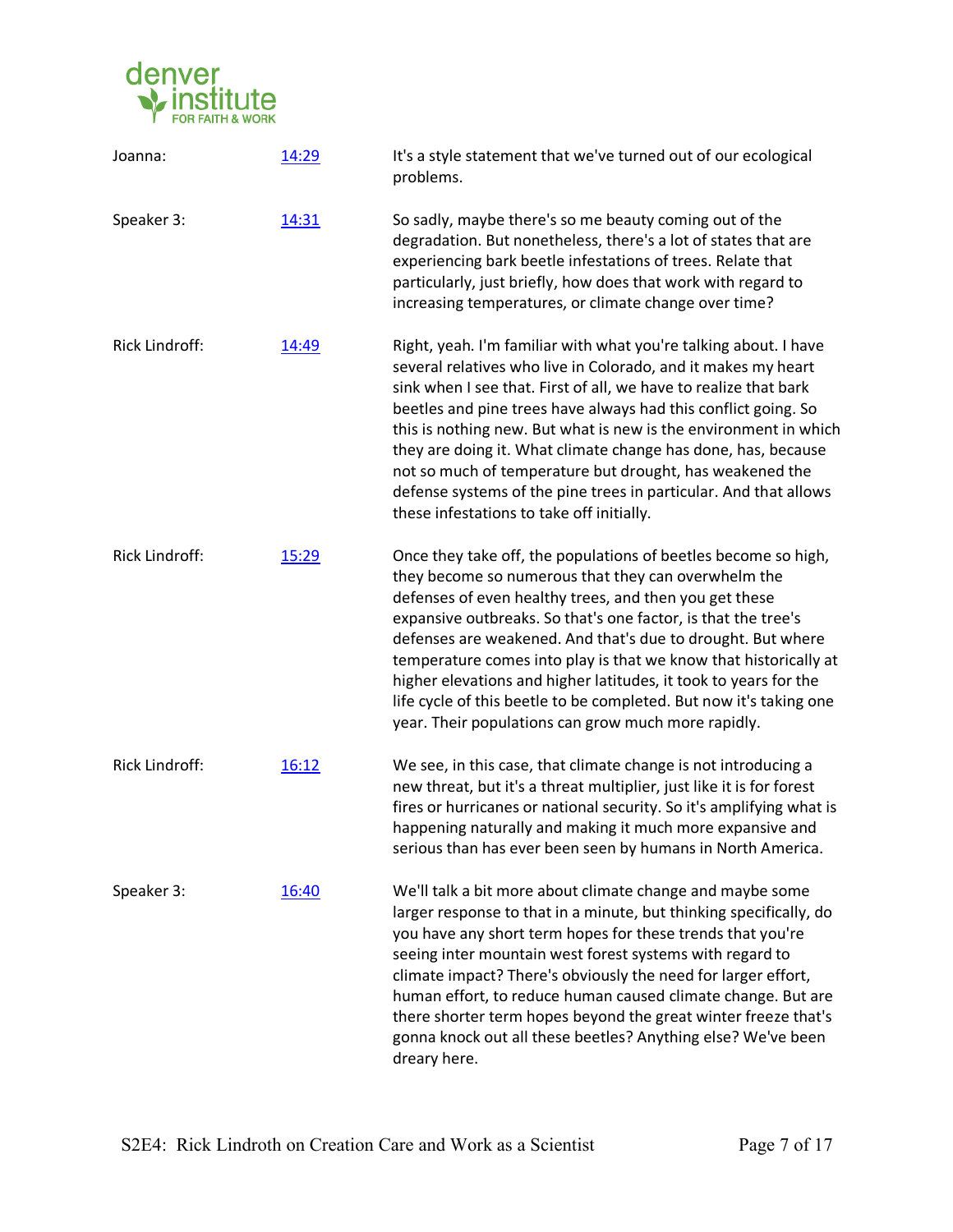

| Rick Lindroff:        | 17:08 | Right. Unfortunately, the beetles are a problem that probably<br>can't be addressed effectively by human measures. Like I said,<br>historically there have always been beetle outbreaks and deaths<br>of pine trees. One of my colleagues here at the University of<br>Wisconsin is probably the world's leading authority on bark<br>beetles and western forests, and he likes to tell me that western<br>forest trees never die of old age. They die of beetle attack or<br>they die of fire, that's it.                                                                                                                                                                                                                                                                                                                                                                               |
|-----------------------|-------|------------------------------------------------------------------------------------------------------------------------------------------------------------------------------------------------------------------------------------------------------------------------------------------------------------------------------------------------------------------------------------------------------------------------------------------------------------------------------------------------------------------------------------------------------------------------------------------------------------------------------------------------------------------------------------------------------------------------------------------------------------------------------------------------------------------------------------------------------------------------------------------|
| Joanna:               | 17:42 | Wow.                                                                                                                                                                                                                                                                                                                                                                                                                                                                                                                                                                                                                                                                                                                                                                                                                                                                                     |
| Rick Lindroff:        | 17:43 | And of course, both of those are being exacerbated by climate<br>change. But what is different now than it had been historically<br>before human inhabitation of the west is that the forests used<br>to be much more of a patchwork of different ages of trees, and<br>because of fire suppression throughout the 1900s, our forests<br>now are expansive homogeneously common age stands of<br>lodge pole pine, or ponderosa pine, that are just ripe then for<br>these types of outbreaks to occur. And there's really not<br>There are no good ways to slow them down once they start.<br>They just have to eventually run out of food. But unfortunately,<br>it's gonna take 100 years for those forests to come back.                                                                                                                                                              |
| Rick Lindroff:        | 18:29 | When I see that happening out west, I get a pit in my stomach.<br>It's a very, very sad thing to see.                                                                                                                                                                                                                                                                                                                                                                                                                                                                                                                                                                                                                                                                                                                                                                                    |
| Speaker 3:            | 18:35 | We'll just have to apologize to our children. I'm feeling sad. I'm<br>gonna go home and tell my daughters tonight that we're sorry<br>that they won't see what we see, and their kids won't, anyway.                                                                                                                                                                                                                                                                                                                                                                                                                                                                                                                                                                                                                                                                                     |
| <b>Rick Lindroff:</b> | 18:44 | Right.                                                                                                                                                                                                                                                                                                                                                                                                                                                                                                                                                                                                                                                                                                                                                                                                                                                                                   |
| Joanna:               | 18:45 | Rick, I'd like to know, for our listeners, we're hosting an event<br>on April 4th called God, Energy, and the Environment, and Rick<br>will be our keynote speaker at that event. But what we're<br>talking about is both the reality of climate change and also how<br>elements of climate change effect the Colorado economy where<br>energy is such a huge driver, both renewable and oil and gas.<br>But Rick, I'm curious to know, as we were preparing for this<br>event, I've been talking to a ton of people about climate change,<br>and I've been astonished within the faith community at the<br>diversity of perspective and how many people I actually respect<br>will say, "Well, I'm not so sure if that's really an issue or if we<br>should be too worried about it." And you've been very clear.<br>You said the science says climate change is a reality. But outside |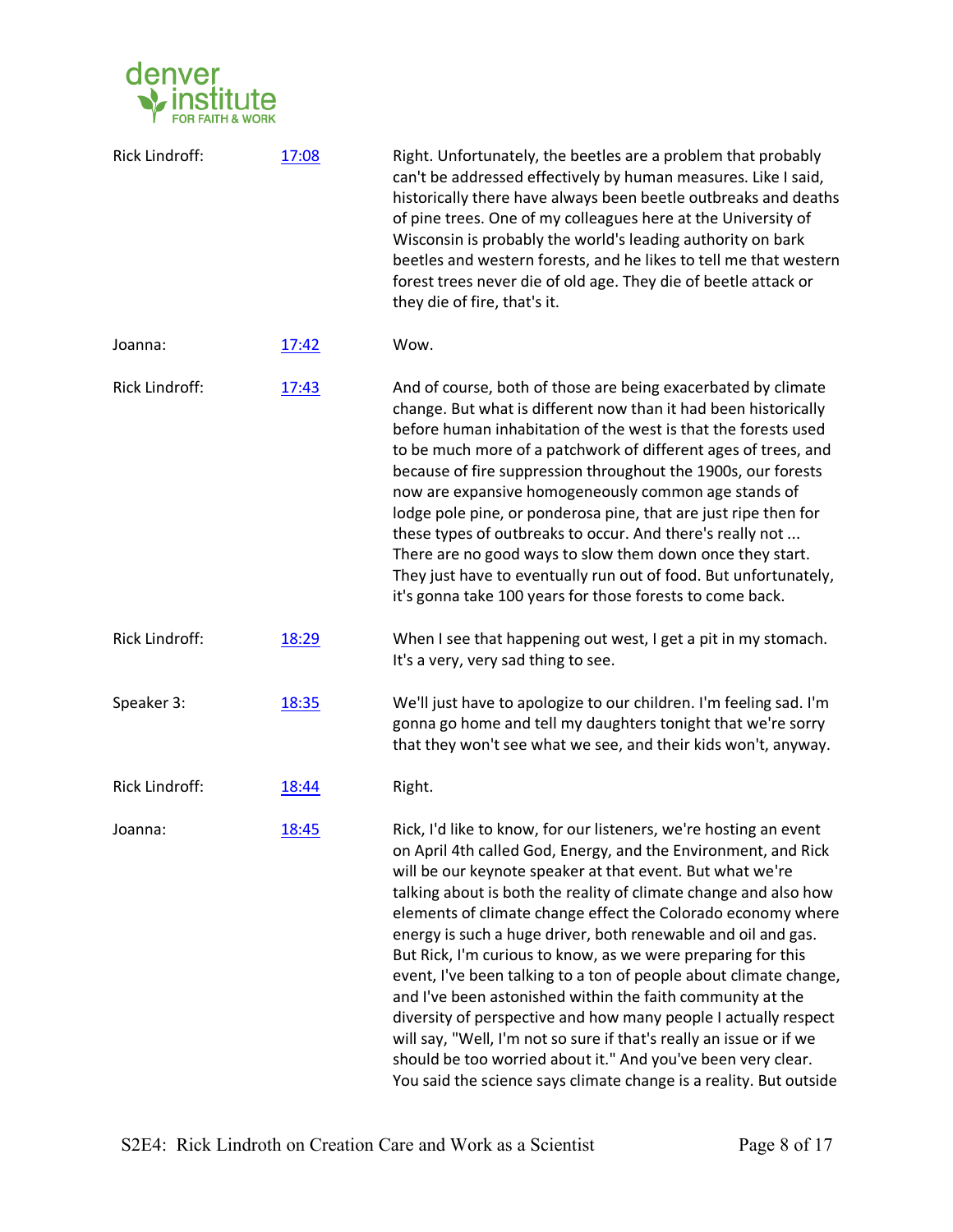

|                       |       | of the science, why do you think the Christian community is so<br>hesitant to accept climate change as a reality?                                                                                                                                                                                                                                                                                                                                                                                                                                            |
|-----------------------|-------|--------------------------------------------------------------------------------------------------------------------------------------------------------------------------------------------------------------------------------------------------------------------------------------------------------------------------------------------------------------------------------------------------------------------------------------------------------------------------------------------------------------------------------------------------------------|
| <b>Rick Lindroff:</b> | 19:39 | That's a really good question, and we could spend hours talking<br>about it. But I'll give you a few quick comments. Let me precede<br>those comments though by saying what the science says about<br>climate change.                                                                                                                                                                                                                                                                                                                                        |
| Joanna:               | 19:53 | Yeah, please do.                                                                                                                                                                                                                                                                                                                                                                                                                                                                                                                                             |
| Rick Lindroff:        | 19:53 | And this is uniformly accepted in the scientific world, I don't<br>care what you hear otherwise. In the scientific community, we<br>say it's real, it's us, it's bad, it's going to get worse, but there's<br>hope if we act soon. That in a nutshell is the situation we face.                                                                                                                                                                                                                                                                              |
| <b>Rick Lindroff:</b> | 20:17 | Now, as you mentioned, Christians, conservative or evangelical<br>Christians in particular have a diverse range of views. But<br>generally they don't see this as a problem. In fact, I was just<br>reading this morning a publication from Yale University, it was<br>put out just a few years ago, that demonstrated that among<br>American Christians across the board, fewer than 10% feel that<br>climate change is a moral or a religious or a spiritual issue. It just<br>doesn't come across their radar.                                            |
| <b>Rick Lindroff:</b> | 20:54 | I think there are a number of reasons for that. I think one is<br>simply bad theology. We don't take seriously God's very first<br>command to humans, and that is to take care of his creation.                                                                                                                                                                                                                                                                                                                                                              |
| Joanna:               | 21:05 | Amen.                                                                                                                                                                                                                                                                                                                                                                                                                                                                                                                                                        |
| Rick Lindroff:        | 21:06 | And then, also under the heading of bad theology, we tend to<br>have a view of the redemptive work of God that stops with<br>humans. We don't fully comprehend that God is set about to<br>restore everything. And that he's called us to participate in that<br>worldwide restoration project. So those two things coupled<br>together, a bad understanding of who God is as creator, what<br>he made us to be to come alongside him in his work of<br>redemption and restoration, I think contributes to this<br>nonchalant attitude about climate change. |
| <b>Rick Lindroff:</b> | 21:46 | Another reason, besides bad theology, is I think co-opted world<br>views. Christians like to pride themselves on having a core<br>Christian world view. But I think we're often times not very<br>cognizant about how those world views have been co-opted by<br>a culture of consumerism, and by politics. And in fact, a number<br>of people I know and interact with on a regular basis really                                                                                                                                                            |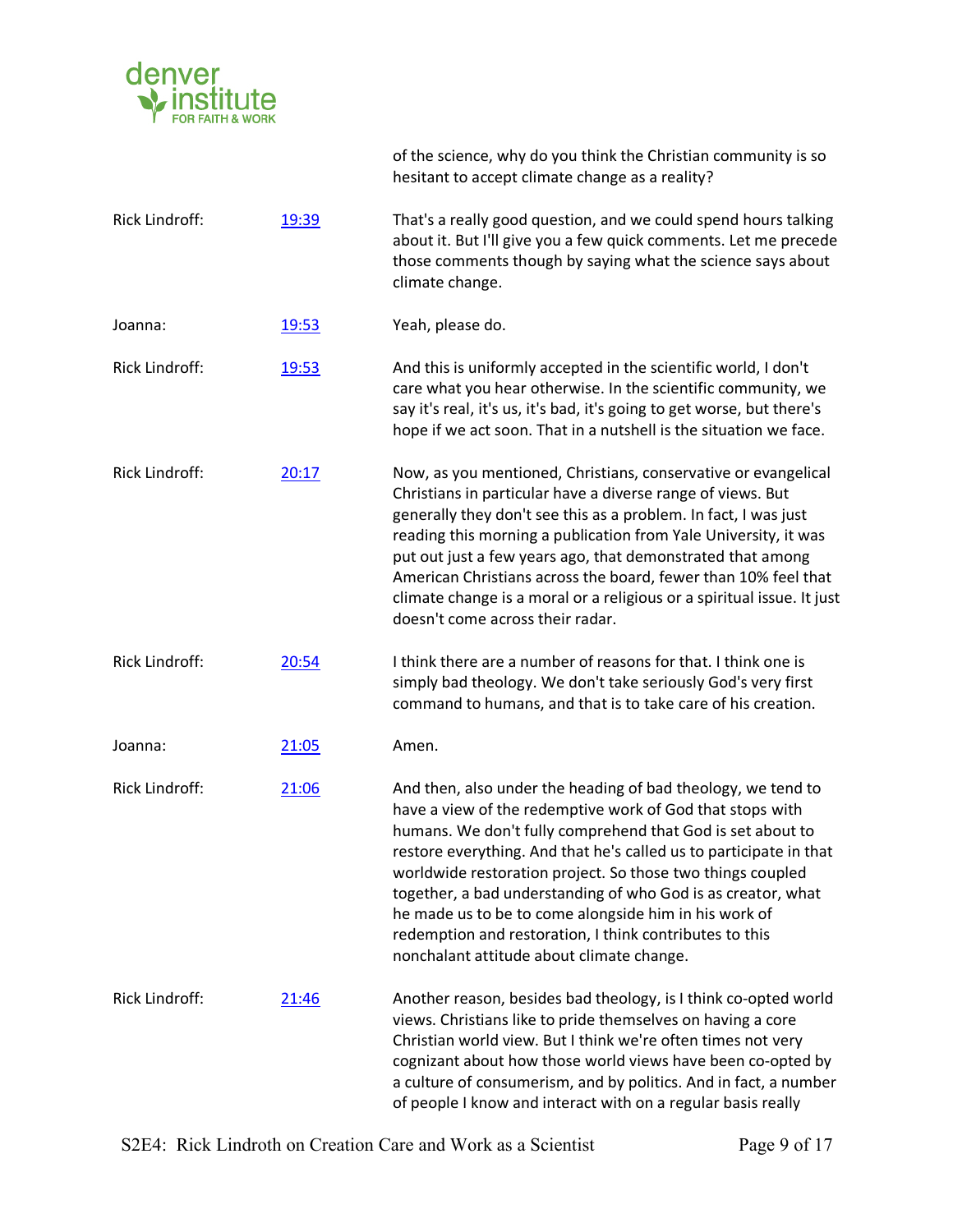

|                       |       | cannot differentiate Christian theology from political<br>perspectives.                                                                                                                                                                                                                                                                                                                                                                                                                                                                                                                                                                                                                                                                                                                                                                                   |
|-----------------------|-------|-----------------------------------------------------------------------------------------------------------------------------------------------------------------------------------------------------------------------------------------------------------------------------------------------------------------------------------------------------------------------------------------------------------------------------------------------------------------------------------------------------------------------------------------------------------------------------------------------------------------------------------------------------------------------------------------------------------------------------------------------------------------------------------------------------------------------------------------------------------|
| Joanna:               | 22:19 | Oh my god.                                                                                                                                                                                                                                                                                                                                                                                                                                                                                                                                                                                                                                                                                                                                                                                                                                                |
| Rick Lindroff:        | 22:20 | There's so  Yeah. They're just so tightly intertwined that they<br>actually view politics as theology, and at times theology as<br>politics.                                                                                                                                                                                                                                                                                                                                                                                                                                                                                                                                                                                                                                                                                                              |
| Rick Lindroff:        | 22:31 | That's, I think another problem. Another reason that Christians,<br>especially I would say conservative or evangelical Christians<br>don't see this as a problem, has to do with age and<br>conservatism. It's interesting that white evangelicals have the<br>highest rate of climate change denial among all Judeo Christian<br>groups. That has led some people to infer that the theology of<br>white evangelicals is at fault. And as I just said, yeah, there's<br>some evidence to suggest that might be the case. But the<br>interesting thing is that further study by social scientists has<br>turned up some interesting findings. What that work has shown<br>is that climate denialism by especially evangelical Christians is<br>not related so much to a white evangelical theology, rather it's<br>related to being old and conservative. |
| Rick Lindroff:        | 23:32 | What you have here is-                                                                                                                                                                                                                                                                                                                                                                                                                                                                                                                                                                                                                                                                                                                                                                                                                                    |
| Joanna:               | 23:34 | [crosstalk 00:23:34] to our old conservative listeners.                                                                                                                                                                                                                                                                                                                                                                                                                                                                                                                                                                                                                                                                                                                                                                                                   |
| Rick Lindroff:        | 23:35 | Yeah, which applies to me, right? Well, maybe not the<br>conservative part. But old. It just so happens that white<br>evangelicals are generally old and conservative. So what we<br>have here in a statistical sense is what we call co-linearity. That<br>is, it seems to be due to one factor, but it's not necessarily due<br>to that factor, it's due to another factor that is correlated with<br>the first.                                                                                                                                                                                                                                                                                                                                                                                                                                        |
| <b>Rick Lindroff:</b> | 24:01 | I think the last thing I was gonna say about why it's a problem is<br>trusted thought leaders. If I have a question about what is a<br>proper scientific perspective on some issue, I go to the scientific<br>agency that is responsible for holding the information on that.<br>So if I was to for example have a child that came down with<br>leukemia, first thing I would go to is the National Institutes of<br>Health to figure out, okay, what is the correct status of<br>information? What do we know?                                                                                                                                                                                                                                                                                                                                           |
| Rick Lindroff:        | 24:34 | By and large, Christians don't do that. Their trusted thought<br>leaders are not scientists and they are not scientific agencies.                                                                                                                                                                                                                                                                                                                                                                                                                                                                                                                                                                                                                                                                                                                         |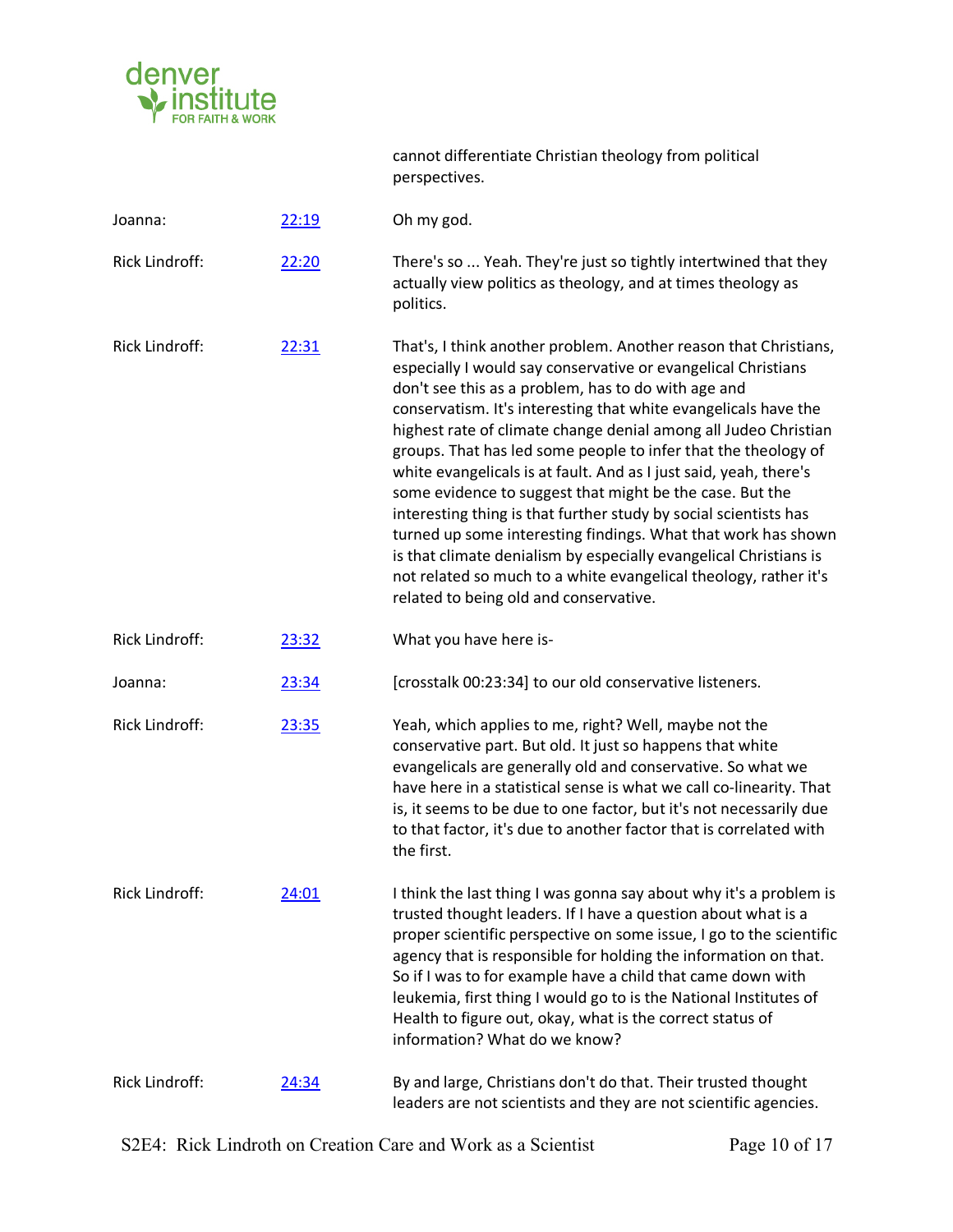

They are of course pastors, and certain radio hosts, et cetera, that they follow. They turn to those thought leaders to help inform their perspectives rather than the thought leaders of science.

Rick Lindroff: 24:56 Those are some ideas about why this is an issue.

Joanna: 25:00 Yeah Rick, I always come away from these conversations and think to myself, we need more deeply devoted followers of Christ working in X industry. But again, a call to Christians to go into the sciences, and be incredibly talented, excellent, and loving God in the midst, so that we do have authoritative thought leaders that can speak to science.

Rick Lindroff: 25:21 Right. Absolutely. In fact, I always remember a mentor that I had when I first started my career at the University of Wisconsin decades ago who was a very lovely Christian, devout Christian man, and we're talking about this ... His admonishment to me as a new faculty member was to establish my credentials as a scientist and as a faculty member first. And then let whatever Christian witness there is follow. So yeah, to have a voice in this community, I think you need to be respected first and foremost as a good scientist.

Joanna: 26:01 I'm curious, Rick, because I had a conversation at a restaurant with a friend about climate change, a fellow Christian, and was asking this person's opinion. And they looked at me and said, "You know, I've done a ton of reading, and I really don't think it's a major issue that would demand us spending billions of dollars to respond to." And to be honest, I didn't know how to continue the conversation. I just let it drop, because I didn't wanna hurt my relationship with that friend, and I honestly did not know how to engage it. So how do we cross that divide when we have such differing perspectives on an issue like this?

Rick Lindroff: 26:38 Right. First thing I try to determine is whether a divide exists because of misinformation or a lack of information. and if the person I'm speaking with really is interested in learning more. Generally that's not the case. Generally, it's not lack of information, and generally they're not wanting to learn more. But also generally, the scientists don't understand that. And we have a fault of when people push back or deny the science, we come on with both guns blazing and dump massive amounts of data and science onto them, somehow convinced in our own minds that once they see the data, they will change their own minds. And that's the catch. More recent research on the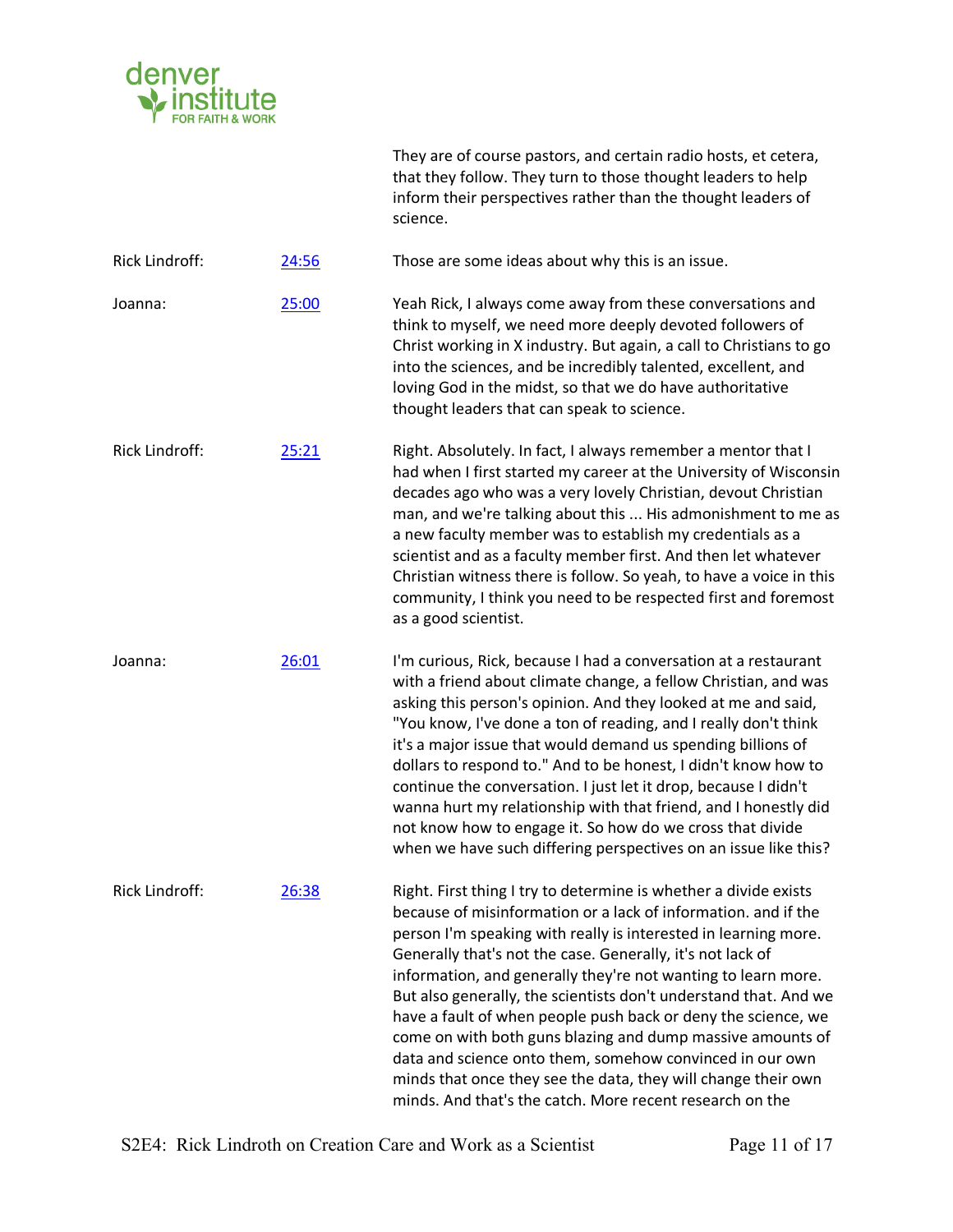

that that's not the case at all. Rick Lindroff: 27:43 Let me take a bit of an aside here and talk a little bit about how is it that we incorporate new information into our belief systems. Again, most of us think that we're enlightened people, and that we first and foremost carefully assess the facts, and if the facts are true, we incorporate them into our beliefs and values, and if they're not, we reject them. So that's perspective most of us have, and we're wrong. We really don't. Rick Lindroff: 28:13 What research in the areas of moral psychology and sociology is telling us is that we're primarily intuitive and not rational. So when we're faced with a body of new information, we first intuit what we want to believe, and then we use our reasoning faculties to provide justification for that intuitive response. I'm going to give an example here, and it involves our president, and I want to be really careful here, this is not a partisan or political statement, it's just such a great example. Rick Lindroff: 28:49 In November, the fourth National Climate Assessment was released. It's the product of 13 federal agencies, 300 scientists, with scores of additional scientists who reviewed and evaluated it, and was produced under two presidential administrations. And it said that climate change is real and we are already experiencing serious consequences of it, and those consequences are going to get worse. Within a day or two, our president was asked what he thought about the predictions that climate change would hurt the economy. And his response was, "I don't believe it." Rick Lindroff: 29:31 Okay, so I really like that as an example because it shows that we respond not by a careful assessment in the evaluation of the data. We respond with our gut. And if we are faced with new information that doesn't somehow fit our moral framework and foundations, we reject it, no matter whether it's true or not. So it's not really a matter of truth, it's a matter of how does it integrate with my identity as a person? Rick Lindroff: 30:02 Unfortunately, environment issues for decades have been addressed from a perspective that resonates with liberals but doesn't resonate with conservatives. And moral foundation theory tells us that liberals and conservatives use somewhat different building blocks to assemble our moral foundations. Things that ring true to liberals are things like care and fairness.

science of science communication, related research, has shown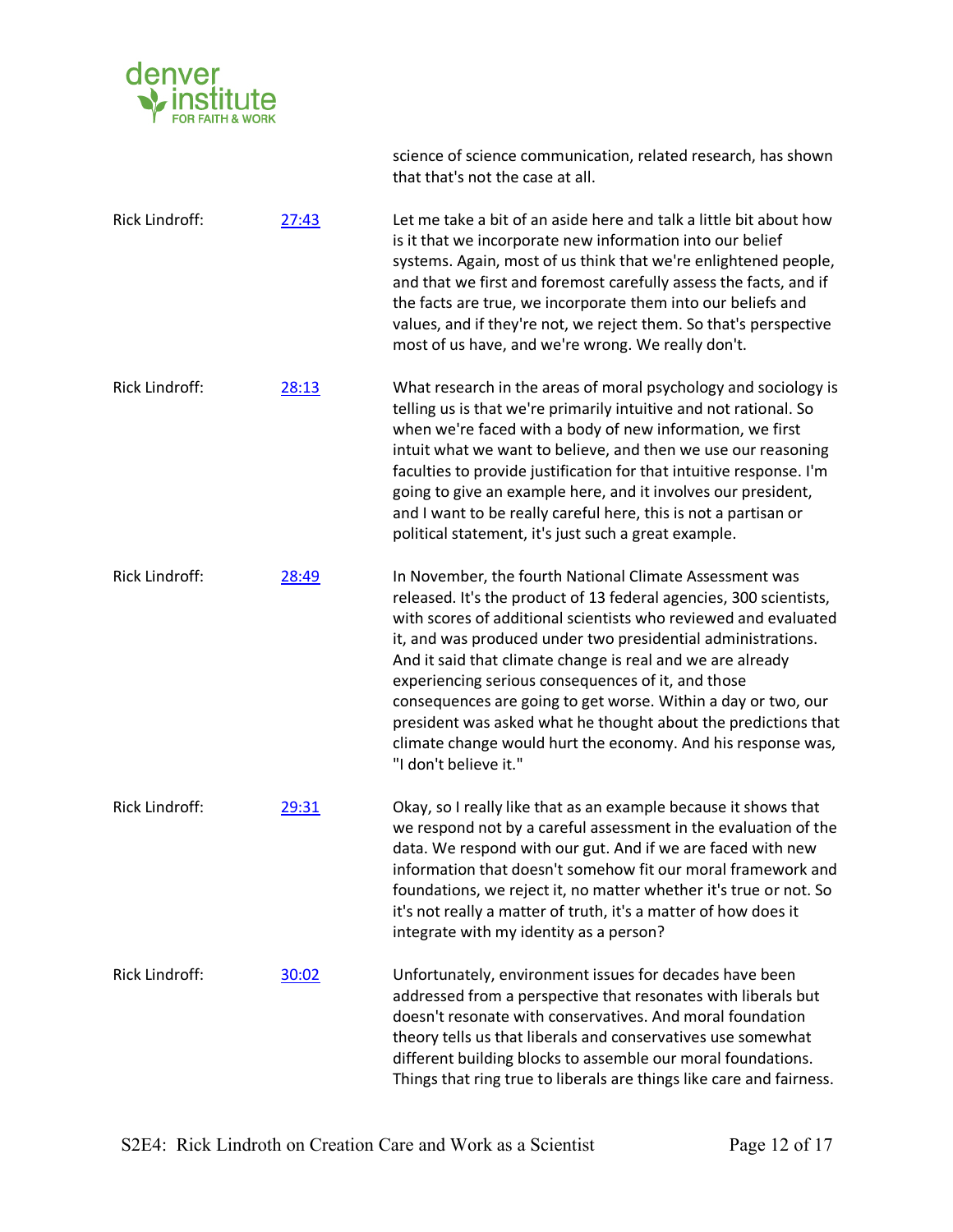

Rick Lindroff: 30:37 What I think we need to do, and I'm coming back around finally to Joanna's question, is identify where the people we are speaking to are coming from, and speak ... First of all, connect to their values, and then speak to them in ways that they feel that their identity and their tribal affiliation is not being threatened, and that they are given simultaneously information that they can then incorporate into their values and adjust. Rick Lindroff: 31:09 There's a lot there. But you think about it, there is absolutely no reason why there could not be a cogent, scientifically accurate, cohesive, conservative narrative on climate change. There's no reason there couldn't be. But there isn't. They've just given that over to the denialists. But there could be, and it could link to things like let's make the environment great again. Or, the sanctity and the purity of a healthy world. Or care for our children and our grandchildren. Rick Lindroff: 31:46 Those types of perspectives would ring true, and I think in communicating very serious issues such as climate change, which it is, we simply need to package it and frame it in a way that resonates better with the people we're talking to, and not just dump data on them. Speaker 3: 32:04 Yeah, that's really thoughtful, Rick. I remember when that was released, I remember some of the contention around our president's comment on that. And one of the interesting things, there's even a potential appeal, to your point, on the development of a more robust economy as a part of the argument in favor of considering climate change and impacts, both the protection of and the expansion in new sectors, whether those are energy sectors or new economic considerations. So it feels like another missed opportunity on that as well from these conservative or more liberal traditional platforms, as you're addressing. That's really thoughtful. Speaker 3: 32:37 Here's a, maybe a parting question. And you started to speak to it earlier. But I think you were preaching a minute ago. I was about ready to pass the plate here. Rick Lindroff: 32:47 I probably was. I was getting amped up.

and sanctity.

Those that ring true with conservatives have to do with loyalty

Joanna:  $\frac{32:49}{ }$  Preaching.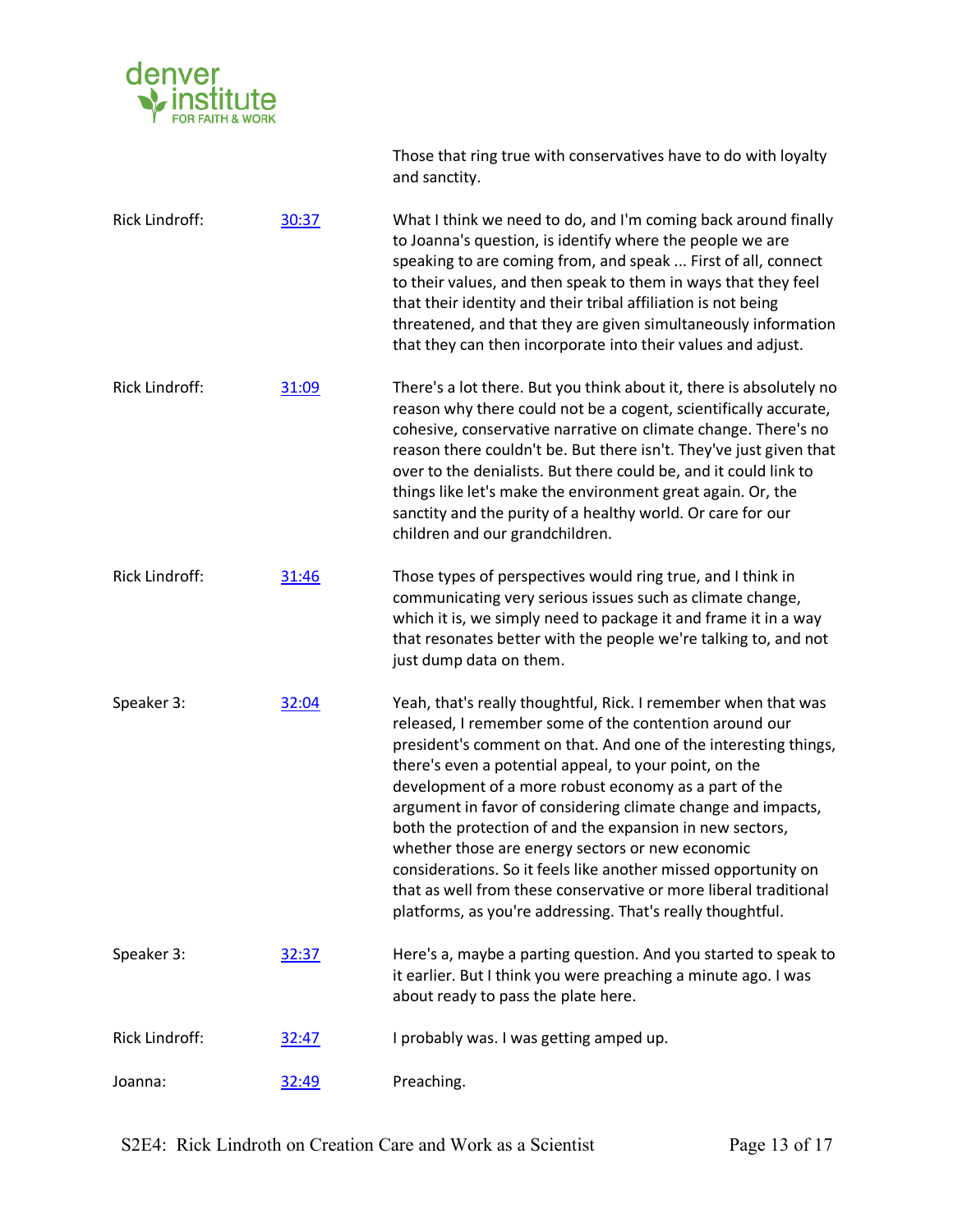

| Speaker 3:     | 32:50 | I was getting fired up. But let me ask you maybe just a bit more<br>formally to address, from the motivations of a believer, what<br>would you tell them, why should Christians care about climate<br>change, from their own biblical and theological perspectives?                                                                                                                                                                                                                                                                                                                                                                                                                                                                                                                                                                                              |
|----------------|-------|------------------------------------------------------------------------------------------------------------------------------------------------------------------------------------------------------------------------------------------------------------------------------------------------------------------------------------------------------------------------------------------------------------------------------------------------------------------------------------------------------------------------------------------------------------------------------------------------------------------------------------------------------------------------------------------------------------------------------------------------------------------------------------------------------------------------------------------------------------------|
| Rick Lindroff: | 33:06 | Sure, sure.                                                                                                                                                                                                                                                                                                                                                                                                                                                                                                                                                                                                                                                                                                                                                                                                                                                      |
| Speaker 3:     | 33:07 | What ought to animate us, if we can think together on this?                                                                                                                                                                                                                                                                                                                                                                                                                                                                                                                                                                                                                                                                                                                                                                                                      |
| Rick Lindroff: | 33:11 | Sure. Yeah, okay. So first of all, I think there's a clear command<br>from scripture that we're to take care of creation. And climate<br>change is having worldwide, very significant, negative impacts<br>on the Earth around. So that's one. Biblically, it's also that we<br>are to love our neighbor, and especially those who are<br>disadvantaged, or living in poverty, or living under various social<br>injustices. And we know that climate change is not affecting all<br>people equally. In fact, it affects those who are living in poverty<br>the most. In caring for our brothers and sisters, I think we also<br>need to address the issue of climate change.                                                                                                                                                                                    |
| Rick Lindroff: | 33:55 | But fundamentally, climate change is, in my perspective, and<br>that of many scientists, those working on it, it is a huge<br>problem. It is going to be very impactful no matter what we do.<br>And we really have three ways to respond. We can mitigate,<br>that is we can reduce the amount of fossil fuel burning and<br>reduce greenhouse gas accumulation. We can adapt, so we can<br>create drought resistant crops, and we can move our cities<br>inland. And the third is we can suffer. Those are really the only<br>three options before us.                                                                                                                                                                                                                                                                                                         |
| Rick Lindroff: | 34:40 | What we want to do is to emphasize the first two so that the<br>amount of suffering is as minimal as possible. But even if we<br>stopped emitting CO2 today, the earth is going to increase by at<br>least another half degree, and cross us over into the danger<br>zone of what is predicted to be safe temperatures for this<br>environment, for our environment in this century. So we're<br>really teetering on the cusp of what could be some very serious<br>climatic disruption. We've already moved into a new climate<br>environment that humans have never experienced before, and<br>there is no going back. We will not go back [inaudible 00:35:25].<br>And the real seriousness is that we only have 10, maybe 15<br>years to deal with this in a very substantive way if we're not<br>going to face catastrophic climate change in this century. |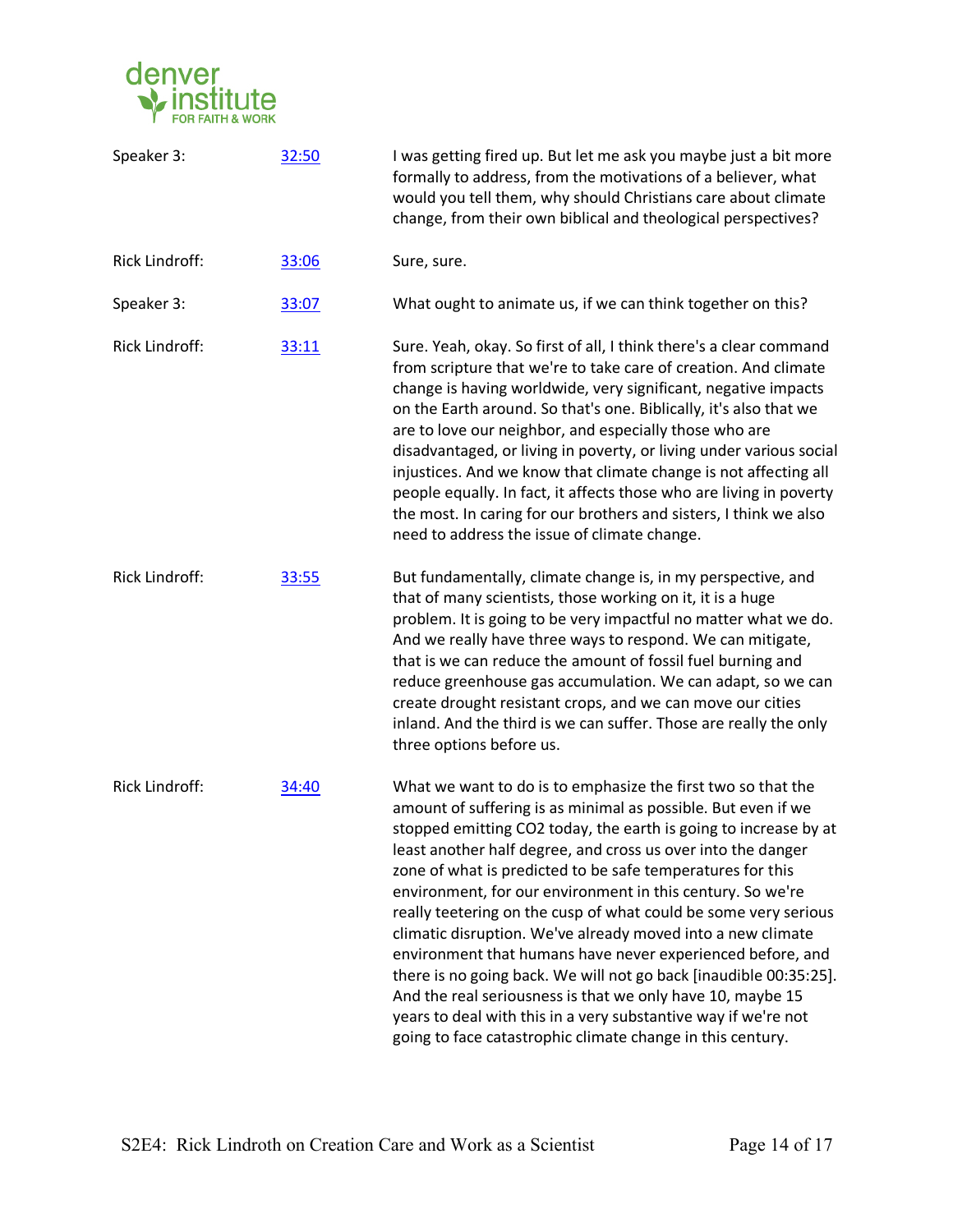

| Rick Lindroff: | 35:40 | So yeah, if we love our children, if we love the earth, if we love<br>our fellow humans, for all those reasons I think we need to<br>address it.                                                                                                                                                                                                                                                                                                                                                                                                                                                                                                                                                                                                                                      |
|----------------|-------|---------------------------------------------------------------------------------------------------------------------------------------------------------------------------------------------------------------------------------------------------------------------------------------------------------------------------------------------------------------------------------------------------------------------------------------------------------------------------------------------------------------------------------------------------------------------------------------------------------------------------------------------------------------------------------------------------------------------------------------------------------------------------------------|
| Speaker 3:     | 35:49 | I appreciate that, Rick. And maybe another fourth option is if we<br>mess up this section of the earth, we can move out to another<br>corner of the flat earth if we've                                                                                                                                                                                                                                                                                                                                                                                                                                                                                                                                                                                                               |
| Rick Lindroff: | 35:58 | There you go, there's that flat earth. You're right.                                                                                                                                                                                                                                                                                                                                                                                                                                                                                                                                                                                                                                                                                                                                  |
| Speaker 3:     | 36:00 | We should retain my cynicism as a fifth option. Here's a closing,<br>maybe a closing remark from each one of us. Rick, what's one<br>thing that you'd like our listeners to do based on the discussion<br>we've had today? And then Jo, I'd love to hear your thoughts as<br>well.                                                                                                                                                                                                                                                                                                                                                                                                                                                                                                    |
| Rick Lindroff: | 36:16 | I guess I want to leave the listeners not feeling completely<br>depressed, but with the thought that there is hope. And it<br>simply requires us to act aggressively and rapidly. St. Augustine<br>once wrote that hope has two beautiful daughters. One is<br>named anger, and one is named courage. Anger to see the<br>things as they are, and courage to see them and change them so<br>that they don't remain as they are.                                                                                                                                                                                                                                                                                                                                                       |
| Rick Lindroff: | 36:56 | The one thing I would ask all listeners to do is to start to<br>evaluate their own lifestyles, and then to think about how we<br>can be living with a softer footprint on the earth, producing less<br>carbon. But then transferring this up the levels of organization,<br>from individuals to faith based communities to schools to<br>corporations, ultimately to governments. It's gotta transcend all<br>of those levels of human organization.                                                                                                                                                                                                                                                                                                                                  |
| Joanna:        | 37:22 | Yeah, I've been thinking too, in how I would answer this<br>question, and I would invite our listeners to examine the<br>underlying beliefs or perceptions that they bring to the sciences,<br>particularly to the issue of climate change. Because as Rick had<br>highlighted, so many of the reasons why people are not<br>engaging science is that they're influenced by non scientific<br>sources. So I would encourage listeners to dig in, like where<br>would my suspicions of the sciences come from, why would I<br>choose to value other sources over listening to a thoughtful<br>Christian scientist on this issue? Just to understand maybe some<br>of the factors that are shaping people's pre-conceived ideas that<br>are keeping them from fully engaging the issue. |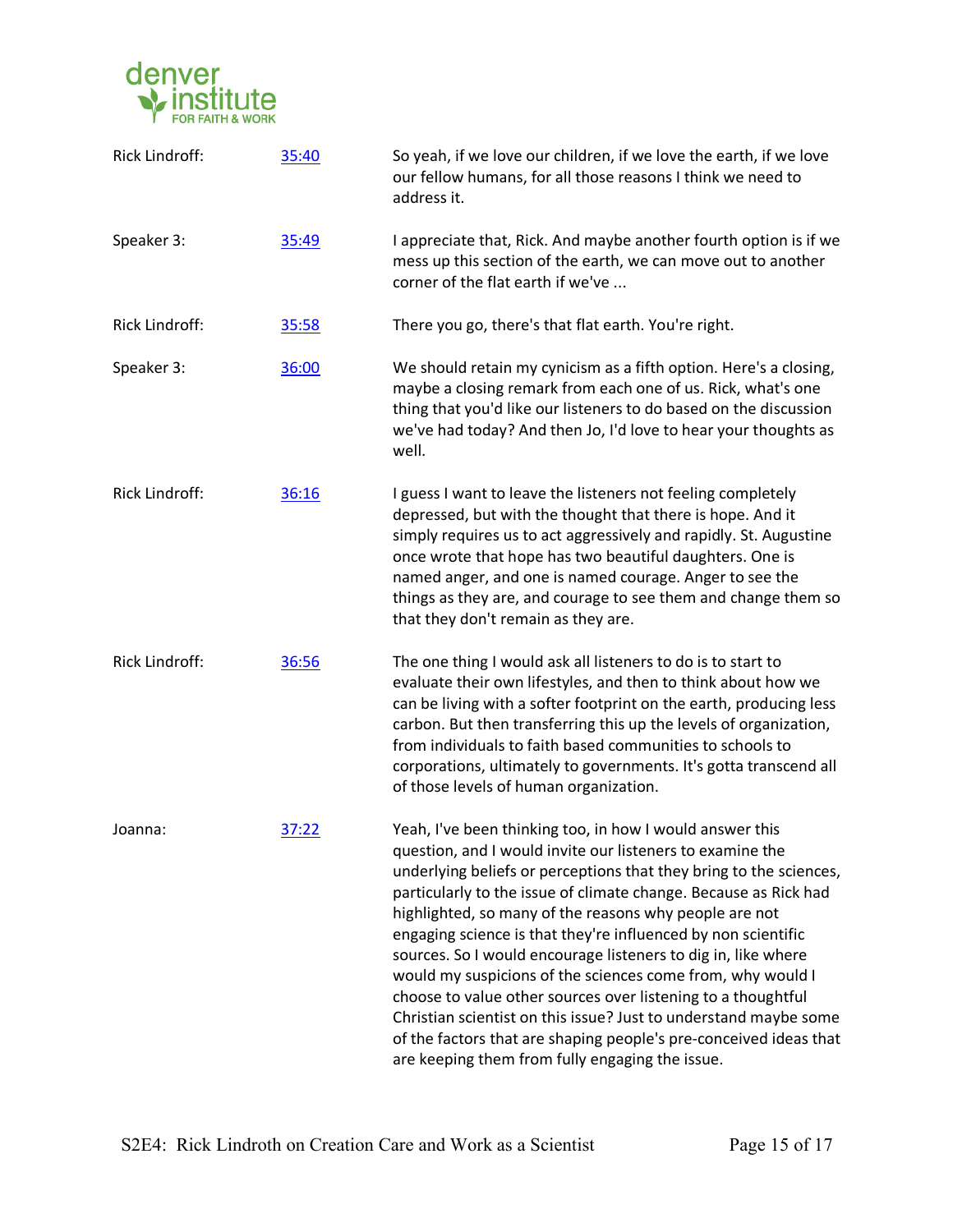

| Joanna:               | 38:05 | I wanna be respectful as I say that, but I think it's powerful to<br>look more deeply at why aren't evangelicals willing to dig in on<br>environmental issues. Because when you identify what those<br>factors are, it's easier to say, "Oh, maybe these don't deserve<br>the credible weight that I've been giving them."                                                                                                                                                                                                                                                                                                                                                                                                                                                                                                                                                                                                                                             |
|-----------------------|-------|------------------------------------------------------------------------------------------------------------------------------------------------------------------------------------------------------------------------------------------------------------------------------------------------------------------------------------------------------------------------------------------------------------------------------------------------------------------------------------------------------------------------------------------------------------------------------------------------------------------------------------------------------------------------------------------------------------------------------------------------------------------------------------------------------------------------------------------------------------------------------------------------------------------------------------------------------------------------|
| <b>Rick Lindroff:</b> | 38:23 | Right, right. That's really good.                                                                                                                                                                                                                                                                                                                                                                                                                                                                                                                                                                                                                                                                                                                                                                                                                                                                                                                                      |
| Speaker 3:            | 38:26 | If there's  Yeah, I think if there's  Mine is probably related,<br>Joanna. If there's one thing I'd want listeners to do, it would be<br>to think about some of the foundations in their belief system or<br>their theology that might be driving their understanding of<br>sciences. To be frank, a few of the different answers that you<br>gave on why we should care just a minute ago, Rick, they're<br>really beautiful and they're appropriate, but social justice, care<br>of the least of these, poverty alleviation, would never have<br>made my radar. But in part because I grew up in a tradition that<br>had a very high emphasis on the redemption of individual souls,<br>and you alluded to this earlier, but if Christ is truly redeeming all<br>things, it means redeeming a person in relationship with God,<br>with themselves, with one another, with systems and structures<br>in society and with the created order. With the world around us. |
| Speaker 3:            | 39:21 | I think, for all of us, I would want us to just examine what are<br>some of the preconceived theological assumptions we have,<br>and are they right? Do they need to be shaped or adapted, just<br>so that  I think that you've exampled and modeled that for us<br>even today pretty richly.                                                                                                                                                                                                                                                                                                                                                                                                                                                                                                                                                                                                                                                                          |
| <b>Rick Lindroff:</b> | 39:36 | Thank you.                                                                                                                                                                                                                                                                                                                                                                                                                                                                                                                                                                                                                                                                                                                                                                                                                                                                                                                                                             |
| Joanna:               | 39:39 | Mm-hmm (affirmative). I love it. If you want to hear more from<br>Rick Lindroff and have a conversation also about how we think<br>about the economic tensions of living in a state like Colorado<br>where the energy economy is a huge part of what makes this<br>state go, join us April 4th for God, Energy, and the Environment.<br>We'll be hosting at the Alliance Center, which is in the Union<br>Station neighborhood, and you can find more information about<br>that event at denverinstitute.org/events. We hope you'll come.<br>I think it's gonna be a rich conversation.                                                                                                                                                                                                                                                                                                                                                                                |
| Joanna:               | 40:07 | And we'd love to hear from you. So email us at<br>podcast@denverinstitute.org with questions, thoughts, ideas.<br>You can leave a review of the podcast, podcasting platform of<br>your choice, and we would love it if you would subscribe to the<br>podcast. Leave us a review, get your weekly or biweekly                                                                                                                                                                                                                                                                                                                                                                                                                                                                                                                                                                                                                                                          |